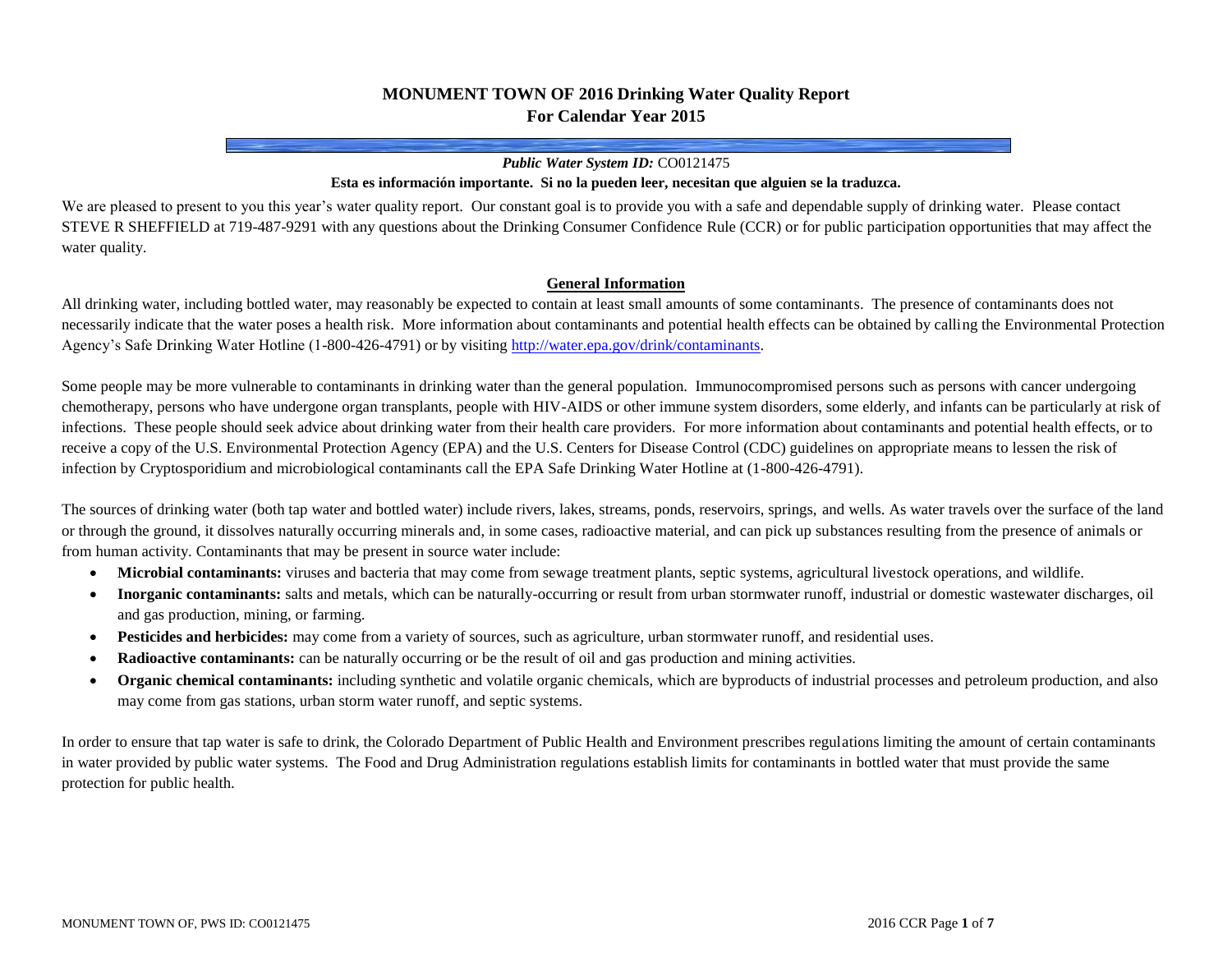### **Lead in Drinking Water**

If present, elevated levels of lead can cause serious health problems (especially for pregnant women and young children). It is possible that lead levels at your home may be higher than other homes in the community as a result of materials used in your home's plumbing. If you are concerned about lead in your water, you may wish to have your water tested. When your water has been sitting for several hours, you can minimize the potential for lead exposure by flushing your tap for 30 seconds to 2 minutes before using water for drinking or cooking. Additional information on lead in drinking water, testing methods, and steps you can take to minimize exposure is available from the Safe Drinking Water Hotline (1-800-426-4791) or a[t http://www.epa.gov/safewater/lead.](http://www.epa.gov/safewater/lead)

### **Source Water Assessment and Protection (SWAP)**

The Colorado Department of Public Health and Environment has provided us with a Source Water Assessment Report for our water supply. For general information or to obtain a copy of the report please visit [http://wqcdcompliance.com/ccr.](http://wqcdcompliance.com/ccr) The report is located under "Source Water Assessment Reports", and then "Assessment Report by County". Select EL PASO County and find 121475; MONUMENT TOWN OF or by contacting STEVE R SHEFFIELD at 719-487-9291. The Source Water Assessment Report provides a screening-level evaluation of potential contamination that *could* occur. It *does not* mean that the contamination *has or will* occur. We can use this information to evaluate the need to improve our current water treatment capabilities and prepare for future contamination threats. This can help us ensure that quality finished water is delivered to your homes. In addition, the source water assessment results provide a starting point for developing a source water protection plan. Potential sources of contamination in our source water area are listed on the next page.

Please contact us to learn more about what you can do to help protect your drinking water sources, any questions about the Drinking Water Consumer Confidence Report, to learn more about our system, or to attend scheduled public meetings. We want you, our valued customers, to be informed about the services we provide and the quality water we deliver to you every day.

| <b>Source</b>        | <b>Source Type</b> | <b>Water Type</b> | <b>Potential Source(s) of Contamination</b>                       |
|----------------------|--------------------|-------------------|-------------------------------------------------------------------|
| WELL NO 9            | Well               | Groundwater       | Aboveground, Underground and Leaking<br><b>Storage Tank Sites</b> |
| WELL NO 6            | Well               | Groundwater       | Commercial/Industrial/Transportation                              |
| WELL NO 1            | Well               | Groundwater       | Low Intensity Residential                                         |
| WELL NO <sub>2</sub> | Well               | Groundwater       | <b>Urban Recreational Grasses</b>                                 |
| WELL NO 3            | Well               | Groundwater       | Row Crops                                                         |
| WELL NO <sub>4</sub> | Well               | Groundwater       | Pasture/Hay                                                       |
| WELL NO 5            | Well               | Groundwater       | Fallow                                                            |

# **Our Water Sources**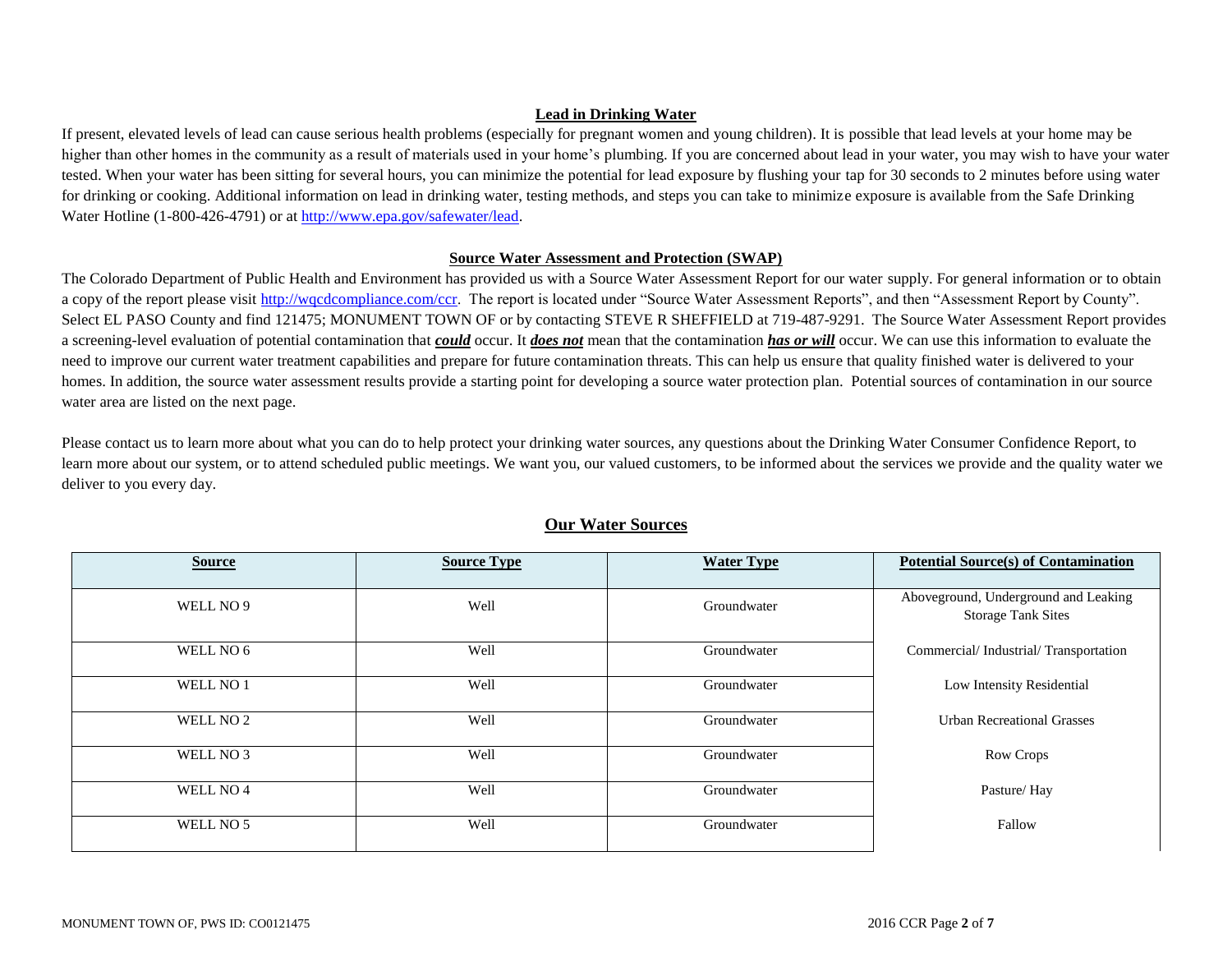| NO7<br>WEI       | Well                         | iroundwater | Deciduous/Evergreen Forest<br>$\circ$ |
|------------------|------------------------------|-------------|---------------------------------------|
|                  |                              |             |                                       |
| $N\cap P$<br>WEI | Well<br>$\sim$ $\sim$ $\sim$ | roundwater  | Septic<br>Systems                     |
|                  |                              |             |                                       |

### **Terms and Abbreviations**

- **Maximum Contaminant Level (MCL)** − The highest level of a contaminant allowed in drinking water.
- **Treatment Technique (TT)** − A required process intended to reduce the level of a contaminant in drinking water.
- **Action Level (AL)** − The concentration of a contaminant which, if exceeded, triggers treatment and other regulatory requirements.
- **Maximum Residual Disinfectant Level (MRDL)** The highest level of a disinfectant allowed in drinking water. There is convincing evidence that addition of a disinfectant is necessary for control of microbial contaminants.
- Maximum Contaminant Level Goal (MCLG) The level of a contaminant in drinking water below which there is no known or expected risk to health. MCLGs allow for a margin of safety.
- Maximum Residual Disinfectant Level Goal (MRDLG) The level of a drinking water disinfectant, below which there is no known or expected risk to health. MRDLGs do not reflect the benefits of the use of disinfectants to control microbial contaminants.
- **Violation (No Abbreviation)** − Failure to meet a Colorado Primary Drinking Water Regulation.
- **Formal Enforcement Action (No Abbreviation)** − Escalated action taken by the State (due to the risk to public health, or number or severity of violations) to bring a non-compliant water system back into compliance.
- **Variance and Exemptions (V/E)** − Department permission not to meet a MCL or treatment technique under certain conditions.
- **Gross Alpha (No Abbreviation)** − Gross alpha particle activity compliance value. It includes radium-226, but excludes radon 222, and uranium.
- **Picocuries per liter (pCi/L)** − Measure of the radioactivity in water.
- **Nephelometric Turbidity Unit (NTU)** − Measure of the clarity or cloudiness of water. Turbidity in excess of 5 NTU is just noticeable to the typical person.
- **Compliance Value (No Abbreviation)** Single or calculated value used to determine if regulatory contaminant level (e.g. MCL) is met. Examples of calculated values are the 90<sup>th</sup> Percentile, Running Annual Average (RAA) and Locational Running Annual Average (LRAA).
- **Average (x-bar)** − Typical value.
- **Range (R)** − Lowest value to the highest value.
- **Sample Size (n)** − Number or count of values (i.e. number of water samples collected).
- **Parts per million = Milligrams per liter (ppm = mg/L)** One part per million corresponds to one minute in two years or a single penny in \$10,000.
- **Parts per billion = Micrograms per liter (ppb = ug/L)** One part per billion corresponds to one minute in 2,000 years, or a single penny in \$10,000,000.
- **Not Applicable**  $(N/A)$  Does not apply or not available.

### **Detected Contaminants**

MONUMENT TOWN OF routinely monitors for contaminants in your drinking water according to Federal and State laws. The following table(s) show all detections found in the period of January 1 to December 31, 2015 unless otherwise noted. The State of Colorado requires us to monitor for certain contaminants less than once per year because the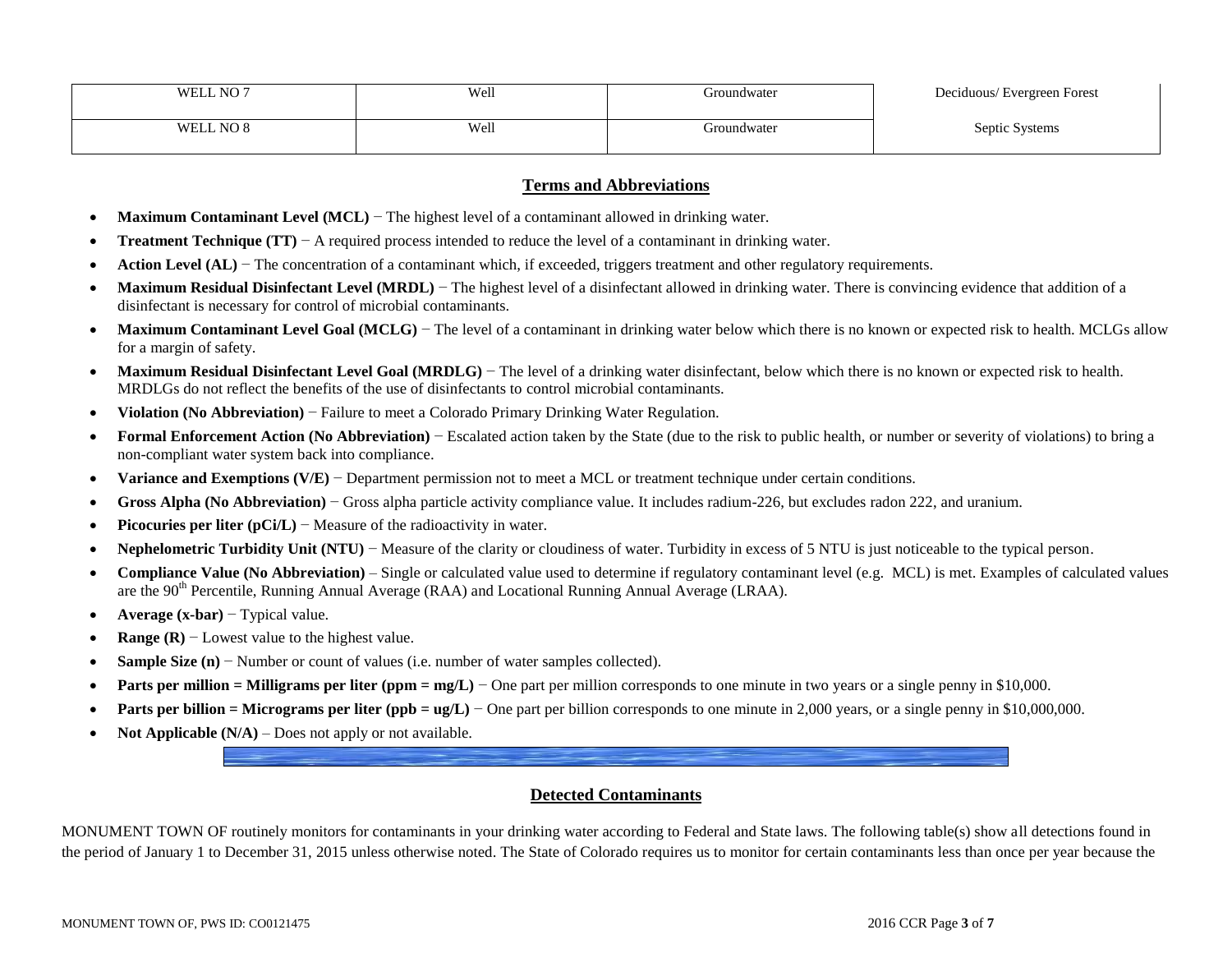concentrations of these contaminants are not expected to vary significantly from year to year, or the system is not considered vulnerable to this type of contamination. Therefore, some of our data, though representative, may be more than one year old. Violations and Formal Enforcement Actions, if any, are reported in the next section of this report.

**Note:** Only detected contaminants sampled within the last 5 years appear in this report. If no tables appear in this section then no contaminants were detected in the last round of monitoring.

| Lead and Copper Sampled in the Distribution System |                               |                   |                              |                           |                                      |                                                  |                                                        |                                                                            |
|----------------------------------------------------|-------------------------------|-------------------|------------------------------|---------------------------|--------------------------------------|--------------------------------------------------|--------------------------------------------------------|----------------------------------------------------------------------------|
| <b>Contaminant Name</b>                            | <b>Time Period</b>            | $90th$ Percentile | <b>Sample</b><br><b>Size</b> | Unit of<br><b>Measure</b> | 90 <sup>th</sup><br>Percentile<br>AL | <b>Sample</b><br><b>Sites</b><br><b>Above AL</b> | 90 <sup>th</sup> Percentile<br>AL<br><b>Exceedance</b> | <b>Typical Sources</b>                                                     |
| Copper                                             | $08/14/2014$ to<br>08/15/2014 | 0.21              | 10                           | ppm                       | 1.3                                  |                                                  | N <sub>o</sub>                                         | Corrosion of household<br>plumbing systems; Erosion of<br>natural deposits |
| Lead                                               | $08/14/2014$ to<br>08/15/2014 | 3                 | 10                           | ppb                       | 15                                   |                                                  | N <sub>o</sub>                                         | Corrosion of household<br>plumbing systems; Erosion of<br>natural deposits |

| Disinfection Byproducts Sampled in the Distribution System |      |         |                       |                              |                           |            |             |                                              |                                |                                             |
|------------------------------------------------------------|------|---------|-----------------------|------------------------------|---------------------------|------------|-------------|----------------------------------------------|--------------------------------|---------------------------------------------|
| <b>Name</b>                                                | Year | Average | Range<br>$Low - High$ | <b>Sample</b><br><b>Size</b> | Unit of<br><b>Measure</b> | <b>MCL</b> | <b>MCLG</b> | <b>Highest</b><br>Compliance<br><b>Value</b> | <b>MCL</b><br><b>Violation</b> | <b>Typical Sources</b>                      |
| <b>Total Trihalomethanes</b><br>(TTHM)                     | 2015 | 2.8     | 2.8 to 2.8            |                              | ppb                       | 80         | N/A         |                                              | No                             | Byproduct of drinking<br>water disinfection |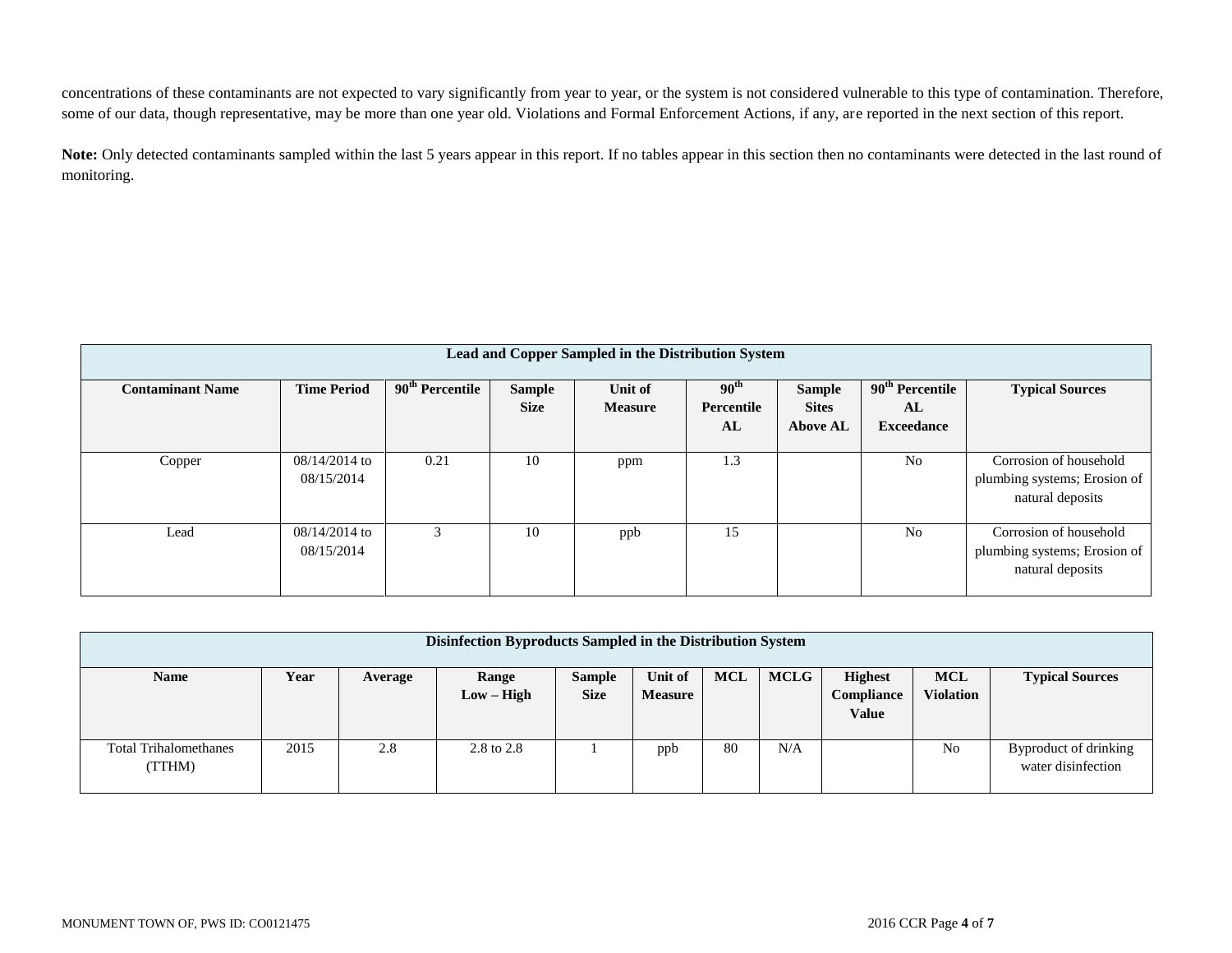| Radionuclides Sampled at the Entry Point to the Distribution System |      |         |                       |                              |                           |            |             |                                |                             |
|---------------------------------------------------------------------|------|---------|-----------------------|------------------------------|---------------------------|------------|-------------|--------------------------------|-----------------------------|
| <b>Contaminant Name</b>                                             | Year | Average | Range<br>$Low - High$ | <b>Sample</b><br><b>Size</b> | Unit of<br><b>Measure</b> | <b>MCL</b> | <b>MCLG</b> | <b>MCL</b><br><b>Violation</b> | <b>Typical Sources</b>      |
| Gross Alpha                                                         | 2015 | 3.2     | $0.4 \text{ to } 8.2$ |                              | pCi/L                     | 15         | $\theta$    | No                             | Erosion of natural deposits |
| <b>Combined Radium</b>                                              | 2015 | 3.85    | $0.7 \text{ to } 7.4$ |                              | pCi/L                     |            | $\theta$    | N <sub>0</sub>                 | Erosion of natural deposits |

|                         | Inorganic Contaminants Sampled at the Entry Point to the Distribution System |         |                       |                              |                           |                |                |                                |                                                                                                                                 |  |
|-------------------------|------------------------------------------------------------------------------|---------|-----------------------|------------------------------|---------------------------|----------------|----------------|--------------------------------|---------------------------------------------------------------------------------------------------------------------------------|--|
| <b>Contaminant Name</b> | Year                                                                         | Average | Range<br>$Low - High$ | <b>Sample</b><br><b>Size</b> | Unit of<br><b>Measure</b> | <b>MCL</b>     | <b>MCLG</b>    | <b>MCL</b><br><b>Violation</b> | <b>Typical Sources</b>                                                                                                          |  |
| Barium                  | 2015                                                                         | 0.06    | $0.05$ to $0.07$      | 3                            | ppm                       | $\mathfrak{D}$ | $\overline{2}$ | N <sub>0</sub>                 | Discharge of drilling wastes; discharge from<br>metal refineries; erosion of natural deposits                                   |  |
| Chromium                | 2015                                                                         | 0.33    | $0$ to $1$            | 3                            | ppb                       | 100            | 100            | N <sub>0</sub>                 | Discharge from steel and pulp mills; erosion of<br>natural deposits                                                             |  |
| Fluoride                | 2015                                                                         | 1.51    | 1.38 to 1.64          | 3                            | ppm                       | 4              | 4              | N <sub>0</sub>                 | Erosion of natural deposits; water additive which<br>promotes strong teeth; discharge from fertilizer<br>and aluminum factories |  |
| Nitrate                 | 2015                                                                         | 0.07    | $0$ to $0.2$          | 6                            | ppm                       | 10             | 10             | N <sub>0</sub>                 | Runoff from fertilizer use; leaching from septic<br>tanks, sewage; erosion of natural deposits                                  |  |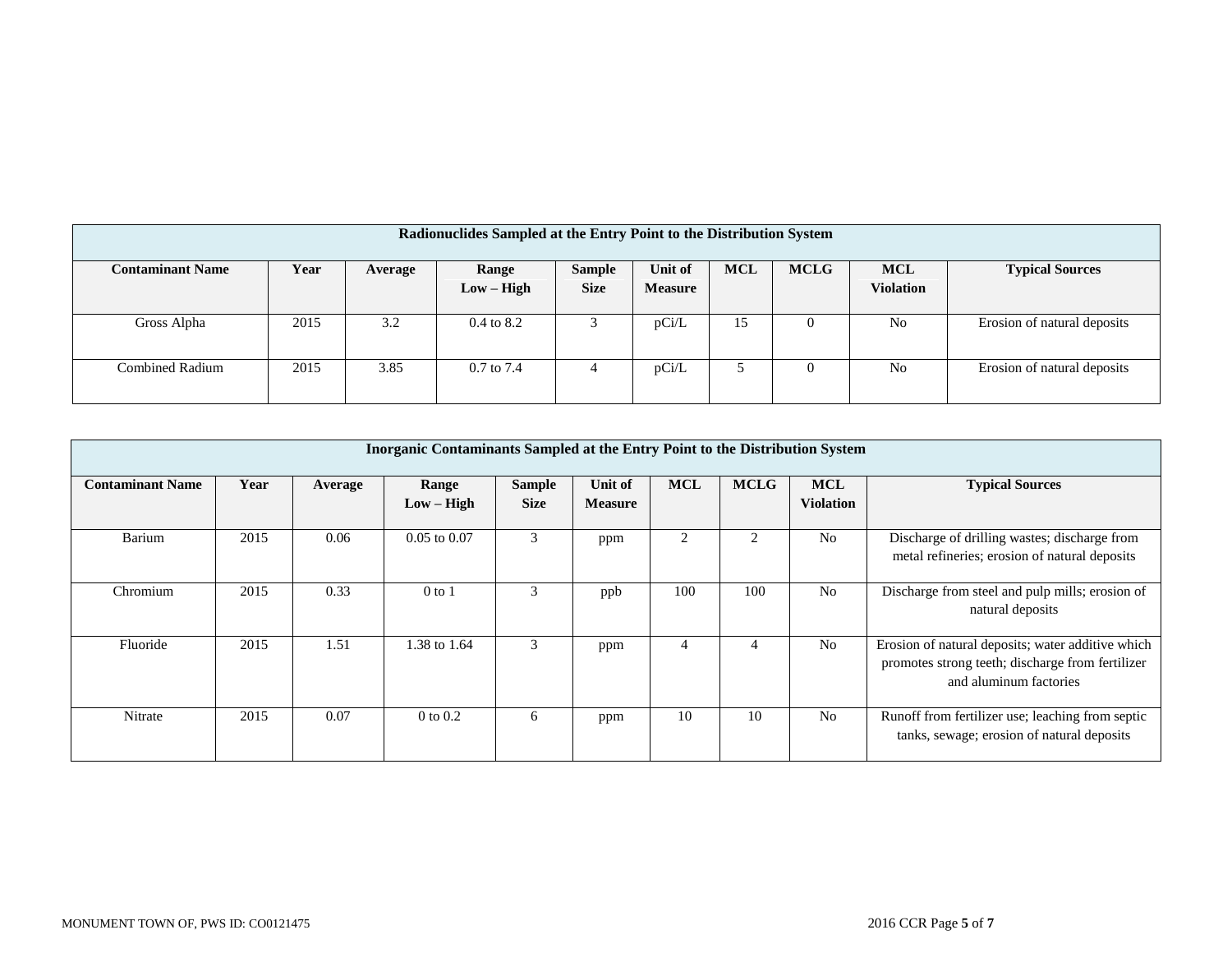### **Unregulated Contaminants\*\*\***

EPA has implemented the Unregulated Contaminant Monitoring Rule (UCMR) to collect data for contaminants that are suspected to be present in drinking water and do not have healthbased standards set under the Safe Drinking Water Act. EPA uses the results of UCMR monitoring to learn about the occurrence of unregulated contaminants in drinking water and to decide whether or not these contaminants will be regulated in the future. We performed monitoring and reported the analytical results of the monitoring to EPA in accordance with its Third Unregulated Contaminant Monitoring Rule (UCMR3). Once EPA reviews the submitted results, the results are made available in the EPA's National Contaminant Occurrence Database (NCOD) [\(http://www.epa.gov/dwucmr/national-contaminant-occurrence-database-ncod\)](http://www.epa.gov/dwucmr/national-contaminant-occurrence-database-ncod) Consumers can review UCMR results by accessing the NCOD. Contaminants that were detected during our UCMR3 sampling and the corresponding analytical results are provided below.

| <b>Contaminant Name</b>                                                                                                                                                                                                                                                                                                                                                                                                                | Year | Average | Range<br>$Low - High$ | <b>Sample Size</b> | <b>Unit of Measure</b> |  |  |
|----------------------------------------------------------------------------------------------------------------------------------------------------------------------------------------------------------------------------------------------------------------------------------------------------------------------------------------------------------------------------------------------------------------------------------------|------|---------|-----------------------|--------------------|------------------------|--|--|
|                                                                                                                                                                                                                                                                                                                                                                                                                                        |      |         |                       |                    |                        |  |  |
|                                                                                                                                                                                                                                                                                                                                                                                                                                        |      |         |                       |                    |                        |  |  |
|                                                                                                                                                                                                                                                                                                                                                                                                                                        |      |         |                       |                    |                        |  |  |
|                                                                                                                                                                                                                                                                                                                                                                                                                                        |      |         |                       |                    |                        |  |  |
|                                                                                                                                                                                                                                                                                                                                                                                                                                        |      |         |                       |                    |                        |  |  |
|                                                                                                                                                                                                                                                                                                                                                                                                                                        |      |         |                       |                    |                        |  |  |
|                                                                                                                                                                                                                                                                                                                                                                                                                                        |      |         |                       |                    |                        |  |  |
| ***More information about the contaminants that were included in UCMR3 monitoring can be found at: http://www.drinktap.org/water-info/whats-in-my-water/unregulated-contaminant-<br>monitoring-rule.aspx. Learn more about the EPA UCMR at: http://www.epa.gov/dwucmr/learn-about-unregulated-contaminant-monitoring-rule or contact the Safe Drinking Water Hotline<br>at $(800)$ 426-4791 or http://water.epa.gov/drink/contact.cfm. |      |         |                       |                    |                        |  |  |

# **Violations, Significant Deficiencies, and Formal Enforcement Actions**

**No Violations or Formal Enforcement Actions**